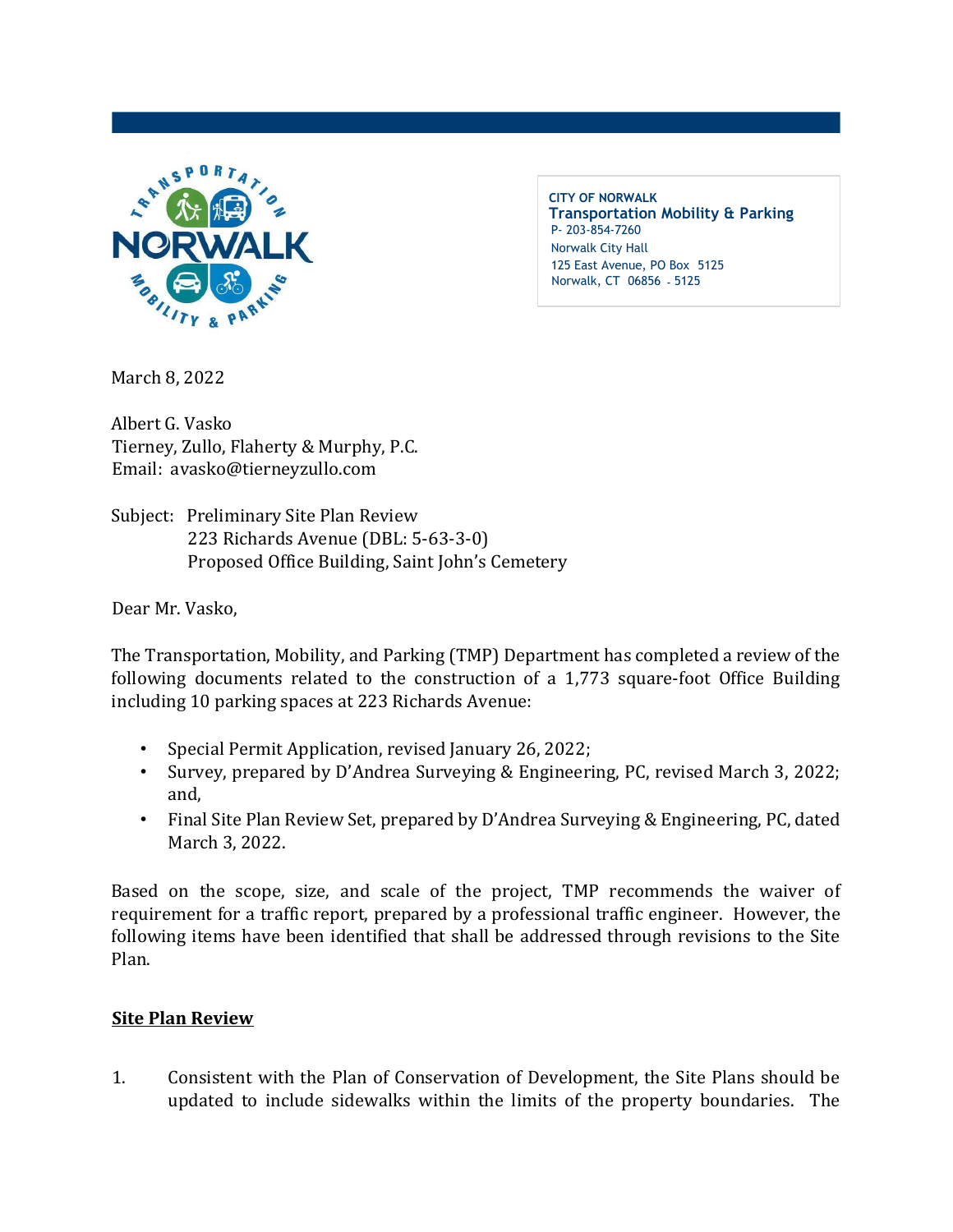revised Site Plans should include at minimum five (5) foot asphalt sidewalks separated from Richards Avenue by an amenity area to accommodate the utility poles and other roadside traffic appurtenances.

It should be noted that sidewalks exist on both sides of Richard's Avenue immediately south of Saint John's Cemetery's unimproved land (Property ID 5-63-2-0) and just 490 feet north of the northerly property boundary of the improved land (Property ID 5-63-3-0) at Bonnybrook Road.

It should also be noted that the Saint John's Cemetery parcel comprises the majority of the sidewalk gap remaining on the westerly side of Richard's Avenue between Norwalk Community College and Geneva/Scribner Avenue. (Refer to Attached Figure 1).

Recognizing the size and scale of the missing sidewalk segment on Richard's Avenue, TMP proposes to partner with Saint John's Cemetery to complete the sidewalk gap as depicted in Figure 1 (attached). TMP would implement approximately 600 lineal feet of new asphalt sidewalk along the southerly Saint John's Cemetery parcel (Property ID 5-63-2-0), the unimproved cemetery land. Simultaneously the Applicant would construct the required 1,260 lineal feet of sidewalk along the affected portion of the cemetery property (Property ID 5-63-3-0).

- 2. The existing driveway apron (proposed to remain) should be improved to accommodate the new sidewalk along the Site frontage.
- 3. Driveway Sight Lines should be graphically illustrated on the revised Site Plans to ensure there are no obstructions within the clear sight triangles, along Richard's Avenue.

## **Summary**

Please note this review is based on all document submitted to date. TMP reserves the right to comment on forthcoming revised/updated site plans.

Sincerely,

*Garrett Bolella*

Garrett Bolella, P.E., PTOE Assistant Director

Cc: Jessica Vonashek, Chief of Economic and Community Development Michael Yeosock, P.E., Principal Engineer - TMP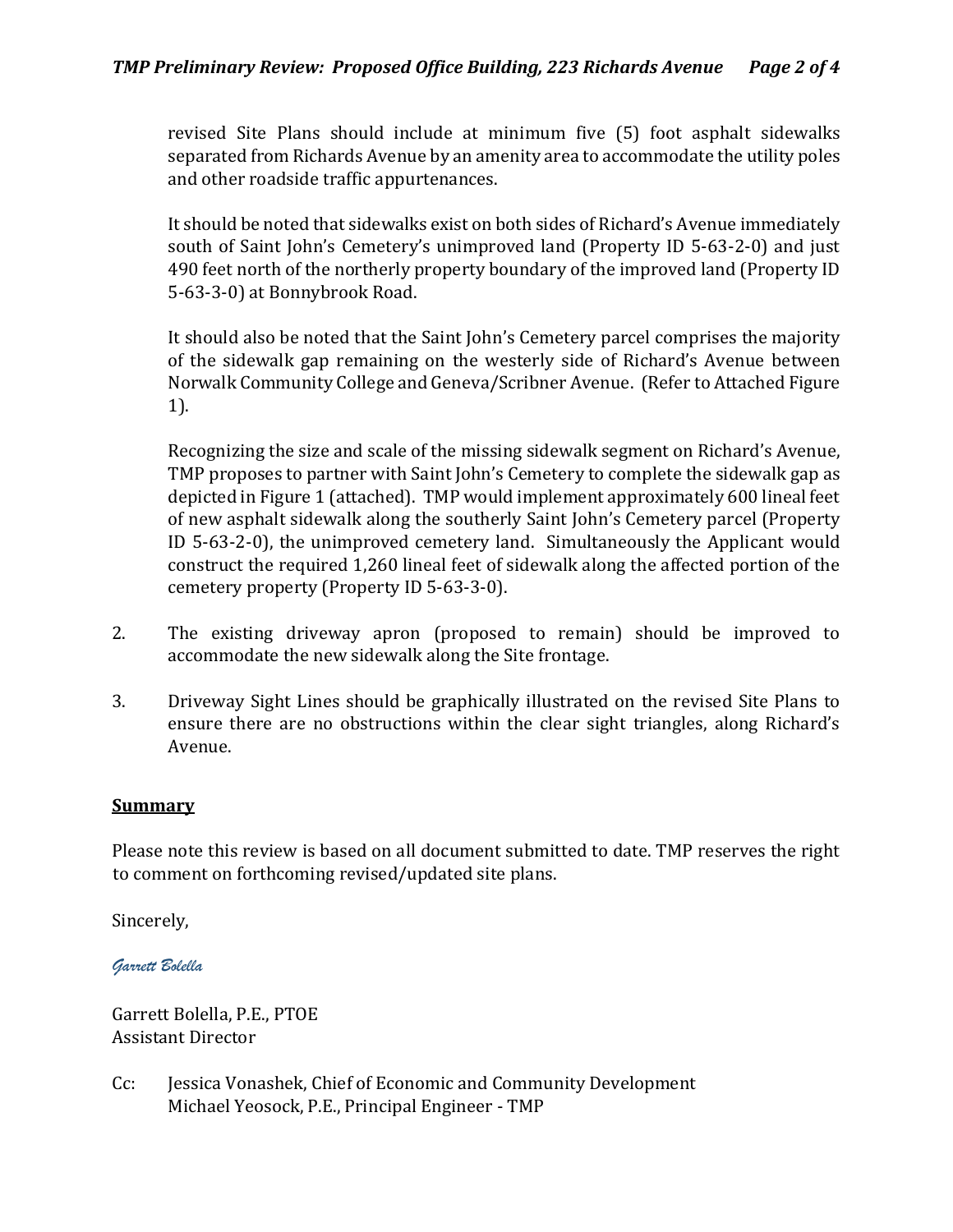Fred Esraghi, Traffic Engineer – TMP Steven Kleppin, Director – Planning and Zoning Bryan Baker, Principal Planner – Planning and Zoning Michelle Andrzejewski, Land Use Planner – Planning and Zoning Anthony Carr, Chief of Operations – DPW Vanessa Valadares, P.E., Principal Engineer – DPW Christine Cardascia, E.I.T., Junior Engineer Wilber Giron, P.E. – DPW William Ireland, Chief Building Official – Building and Code Enforcement Leo Guerro, Assistant Building Official – Building and Code Enforcement Peter Kelly, Assistant Building Official – Building and Code Enforcement Ralph Kolb, P.E., Sr. Environmental Engineer – WPCA Christopher Cavaliere, Junior Engineer – WPCA DPW Permits

F:\Development Review\R\Richards Avenue\223 Richards Avenue Cemetery\PDF\TMP Preliminary Planning and Zoning Review - 223 Richards Avenue.docx. 3/8/22